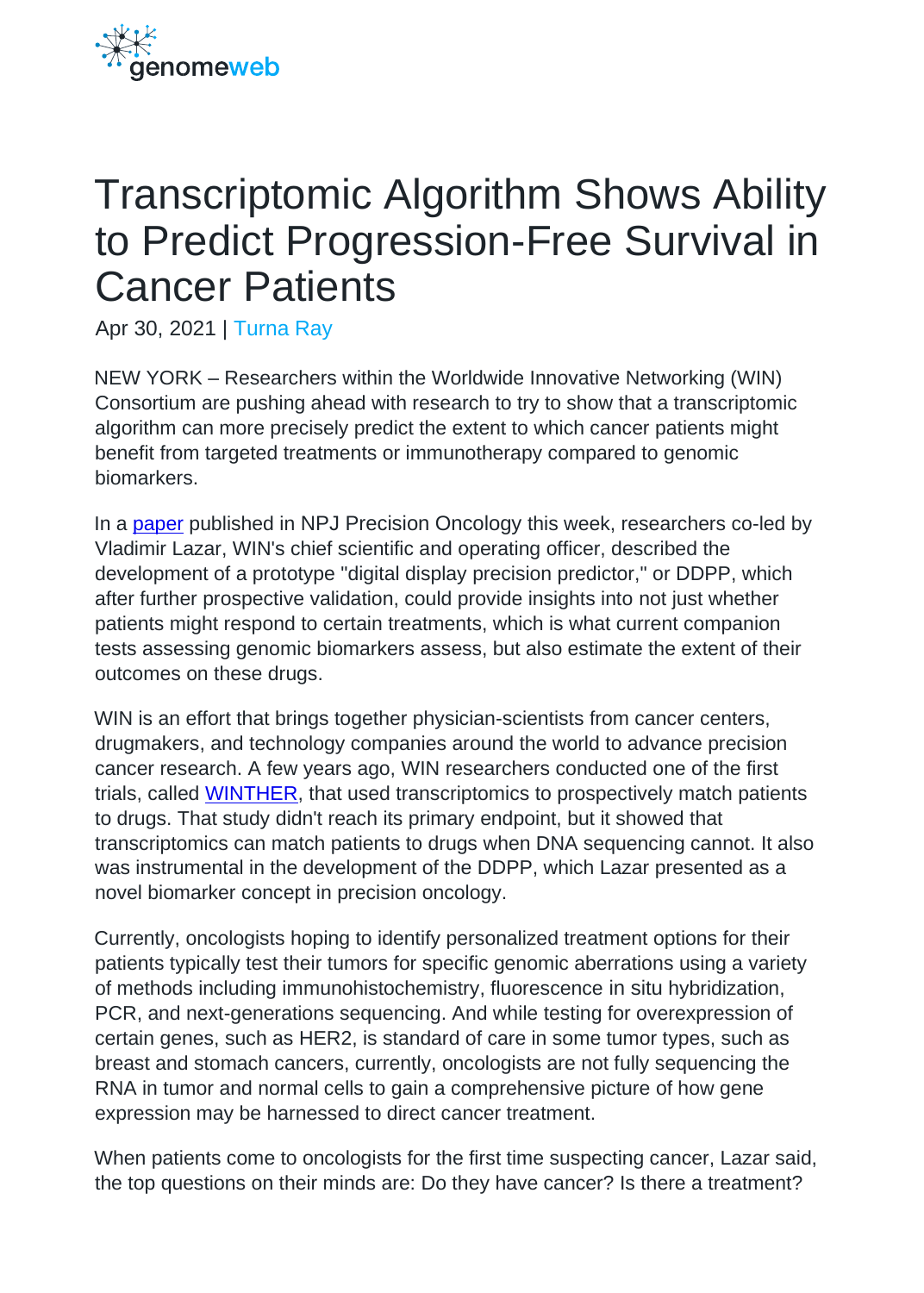And will they die of their disease? In his view, current biomarker testing methods oncologists are using to identify treatment options for patients aren't very precise.

Although DNA biomarker testing can tell you whether or not a patient is likely to respond to treatment, using these tests it is impossible to gauge the extent of a patient's response. Two patients with the same EGFR mutation driving their lung cancers may both initially respond to an EGFR inhibitor, but one patient may experience recurrence much sooner than the other.

"The major difference between DDPP and currently used technologies is that [DDPP] doesn't say 'yes' or 'no' in terms of treatment response but predicts the duration of the progression-free survival," Lazar explained. For example, "We're not saying whether patients will or won't response to everolimus [Novartis' Afinitor], but we can predict whether or not they will progress on therapy after six months, 12 months, 24 months or more. This is totally different."

In fact, in the previously reported WINTHER trial, one patient treated with the mTOR inhibitor everolimus lived without cancer progression for more than five years, but had no genomic tumor alterations, for example, in the PI2K/AKT/mTOR pathway that might explain the exceptional response. In comparison, patients with much shorter progression-free survival with gastrointestinal tract neuroendocrine tumors did have mutations in this pathway but didn't respond all that well, likely due to co-occurring resistance alterations.

To address the shortcomings of DNA biomarkers to fully explain the differences in responses seen in WINTHER, Lazar and colleagues described in the NPJ Precision Oncology paper DDPP, a transcriptomics-based algorithm that can be attuned to any drug under consideration for a patient. They demonstrated this by creating a predictive algorithm for patients likely to benefit from evorolimus using data from the WINTHER trial. To develop the algorithm, researchers first sifted through the literature and identified a list of genes associated with treatment response.

In the case of everolimus, the researchers identified 17 genes in the MTOR pathway that bind to everolimus. They then characterized the differential expression of each of these genes in the tumor and normal samples of six patients in the WINTHER trial who received everolimus and correlated this differential expression with their progression-free survival on the drug.

Lazar and colleagues ranked the individual genes in order of significance in terms of their association with progression-free survival and built a predictor by adding the genes one by one to the algorithm and assessing its ability to predict progression-free survival until adding genes no longer improved the DDPP's predictive abilities. The iteration of the predictor that performed optimally in being able to predict progression-free survival in the six WINTHER patients included eight genes: AKT2, TSC1, FKB-12, TSC2, RPTOR, RHEB, PIK3CA, and PIK3CB.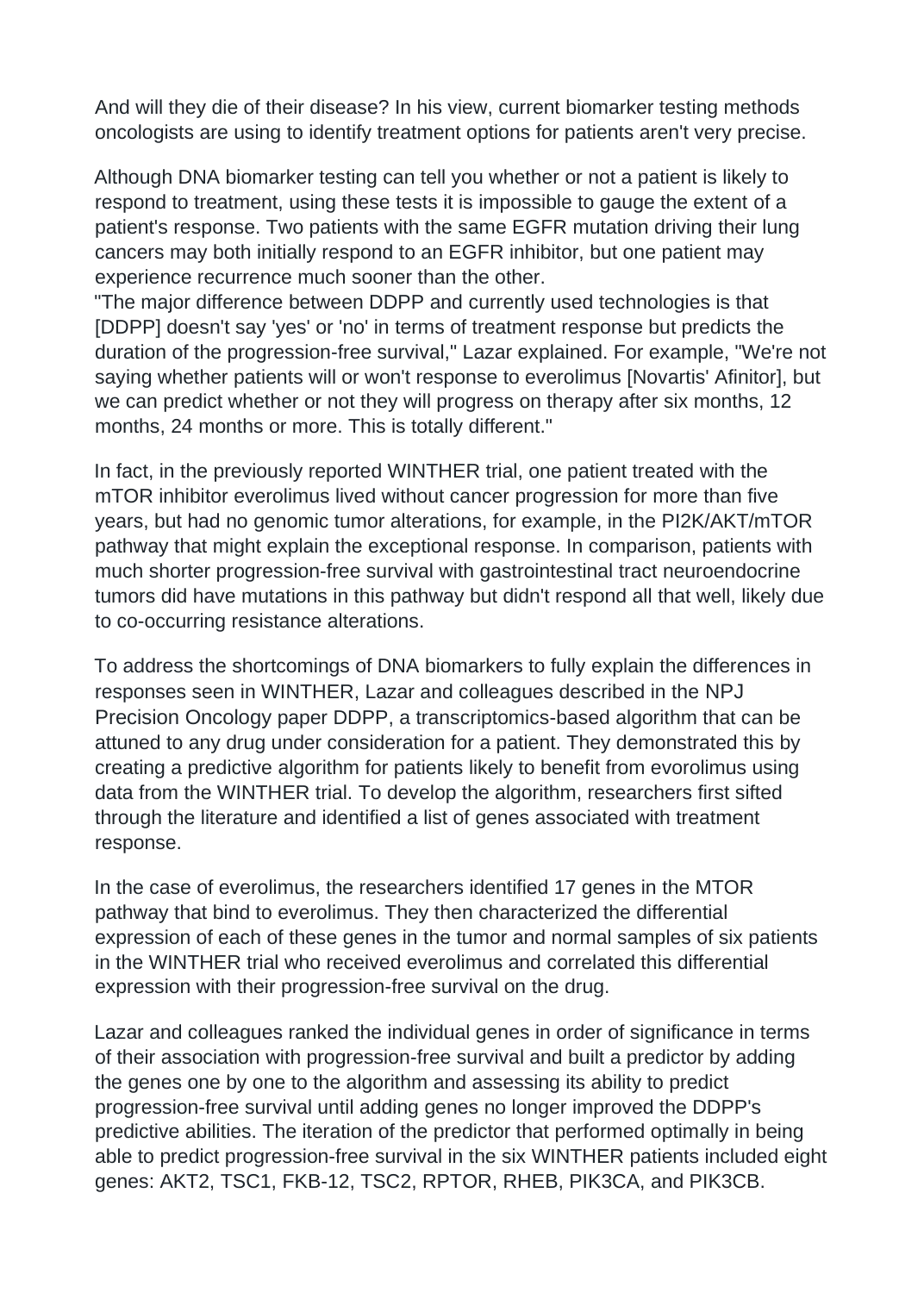"The higher the relative expression of these key genes in tumor tissue, the longer the progression-free survival is under treatment with everolimus," Lazar's team wrote in the paper.

To further test their approach, Lazar and colleagues ran another analysis where they developed predictive algorithms using five out of the six patients who received everolimus in WINTHER, and then tested the algorithms' ability to predict progression-free survival in the patient left out. Each time there was a significant concordance between the predicted and real progression-free survival of the patients left out. However, every iteration of the predictor included different subsets of genes, which suggested to the authors that when a small number of patients is used to generate the DDPP, it may be unstable.

Lazar and colleagues did this same experiment, generating a DDPP and evaluating its ability to predict progression-free survival in patients who received the tyrosine kinase inhibitor axitinib (Pfizer's Inlyta), the MEK inhibitor trametinib (Novartis' Mekinist), the EGFR inhibitor afatinib (Boehringer Ingelheim's Gilotrif), FGFR inhibitors, and immunotherapy, and reported similar findings.

Notably, since only a minority of patients experience enduring benefit with checkpoint inhibitors, there is significant interest in strategies to predict response with more precision than available biomarkers, such as PD-L1 expression and tumor mutation burden. In this study, Lazar developed a six-gene DDPP using data from three patients who received various PD-1 inhibitors in WINTHER and painted a tantalizing picture of the insights that can be gleaned using a transcriptomics algorithm.

They used the six-gene DDPP "in silico" to model the progression-free survival that could have been experienced by 82 patients in WINTHER if they had received a PD-1 inhibitor. The algorithm predicted that nearly 60 percent of patients would have progression-free survival of six months or less on immunotherapy, with the majority living less than three months without progression. Twenty-five patients, on the other hand, would live longer than that without progression, according to DDPP predictions, and 20 percent within this group would be progression free for more than two years.

The ability of Lazar's team to generate predictors for specific drugs was limited since only a few patients received the same treatment within WINTHER. Based on these experiments, however, the researchers showed that a DDPP predictor can be developed using data from as few as three patients. However, using statistical modeling they also showed that the DDPP starts to "become very robust" once you exceed 10 patients, Lazar said.

While promising, he acknowledged that this paper is only an initial demonstration of the DDPP concept and that it will need to be prospectively validated in a larger